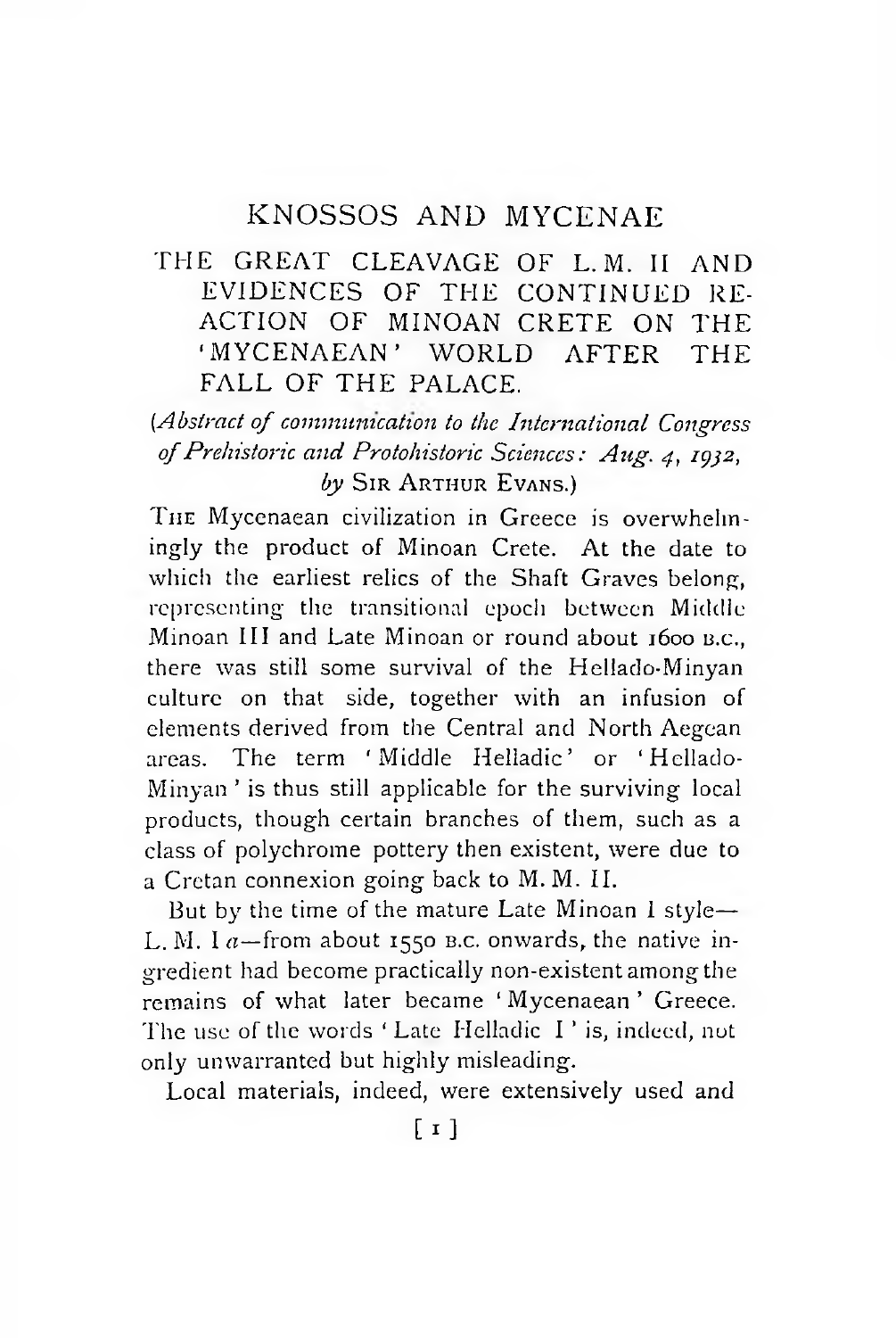the painted pottery for instance was no doubt largely the handiwork of local potters, but they had either actually received their training in Minoan Crete or copied and developed purely Minoan models.

As I have elsewhere pointed out, whatever the earlier relation of the Cretan lords to those of the Mainland regions, the archaeological evidence before us points at this time to the results of wholesale conquest.

The outgrowth of the earlier L. M. I phase, known as L. M. Ib. reveals in every department an uniformity of culture in Crete and the Mainland areas.  $\Lambda$ leading feature of this is the survival in a splendidly ornamentalized style of designs that go back to naturalistic Cretan prototypes of the latter part of the Middle Minoan Age. Among these maybe mentioned the frutescent palm-tree and the madonna lily, marine forms such as the argonaut and octopus, and a curious product of the earlier metallurgic art, the 'Sacral Ivy'. A kind of dowering papyrus, already well represented in the earlier L. M. I wall-paintings, was also much in vogue. Designs in a marine style—such as those on the well-known ' Marseilles ' ewer—the origins of which pre-eminently centre on Knossos, are specially characteristic of this epoch both in Crete and the Morea, as well as on imported objects found in Egypt in tombs of Thothmes III's time.

But there now supervenes curious ceramic evidence of an artistic cleaving. While the Mainland regions on both sides of the Gulf of Corinth maintained awhile the old decorative tradition, at Knossos and in the area immediately dominated by it, there succeeded a specially grandiose ' Palace Style' which seems to reflect the ambitious and domineering spirit of its latest dynasts.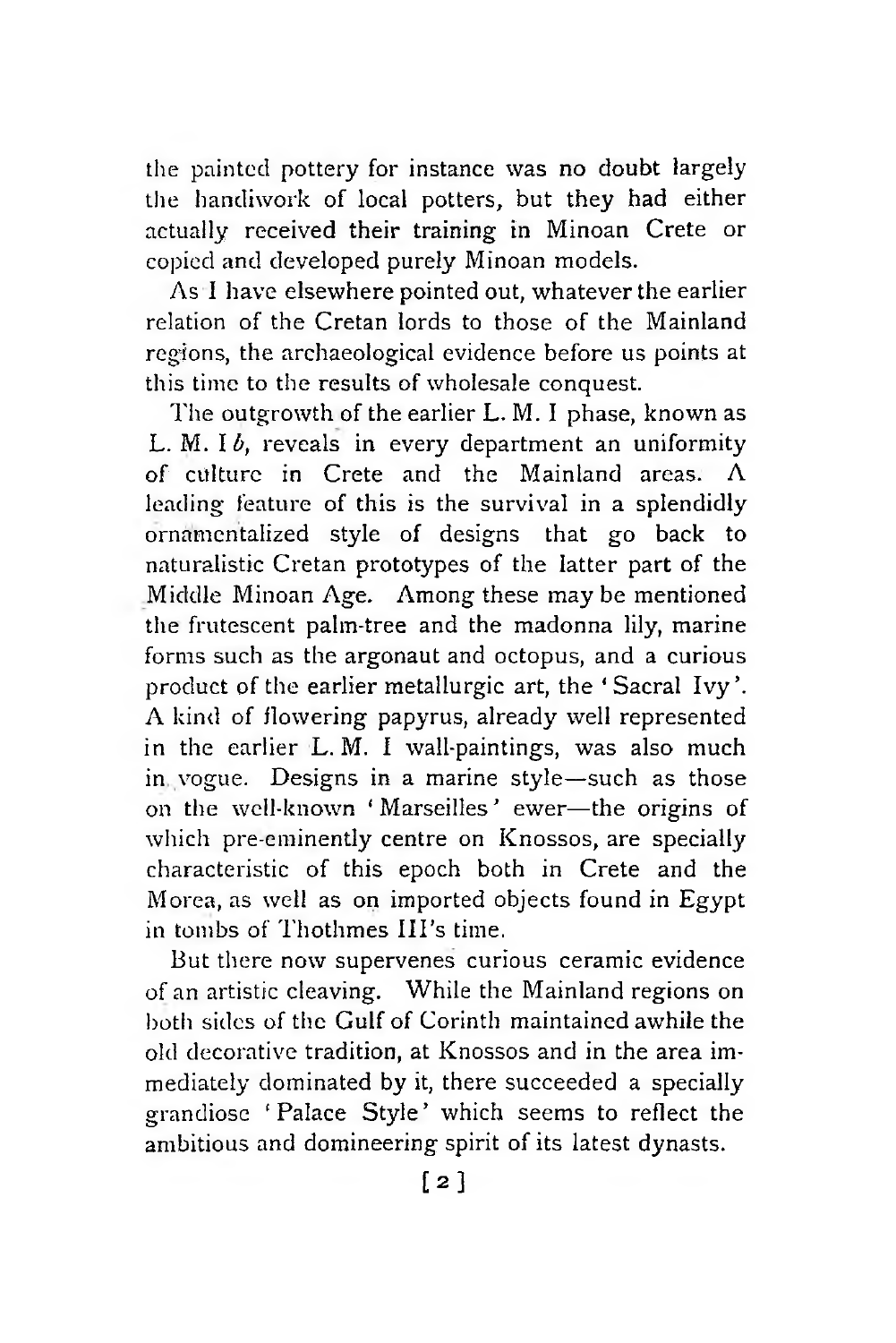This style is specially reflected on the great palatial jars and 'amphoras', and exhibits a monumental and often a religious character. Certain devices like the argonaut among marine forms and the frutescent palms incline to drop out, though they are preserved and further developed on the Mainland side. On the other hand, the octopus, stately groups of flowering reeds and papyrus plants,—towards the close of the period accompanied by waterfowl—are of constant repetition on vases of the palatial group. It is of great interest to observe that in the Peloponnese itself the Palace Style of Knossos' was shared by Argos.

The name of L. M. II has been given to this ' Palace Style', a term to which is set by the fall of the great Palace itself about 1400 B.C.

It is generally assumed that L.M. III which succeeded to it in Crete was faced on the Mainland side by a more or less related culture, but there does not seem to be any definite recognition of the fact that there continued to exist on the Mainland side a degenerate outgrowth of the L.M. I *b* style, parallel with L. M. II at Knossos.

It must be clearly understood, however, that the ceramic class of which we now have evidence in the ' Mycenaean' area is not in any degree a ' Helladic' revival. It merely brings out the fact, that while, apparently, under a warlike and ambitious dynasty, Knossos was the centre of a new and in some respects brilliant departure in ceramic and kindred arts, the Mainland regions remained conservatively Minoan. The existing forms and designs—all of them in their origins Cretan—were adhered to, but in a course of rapid degeneration. The frutescent date palm, reduced to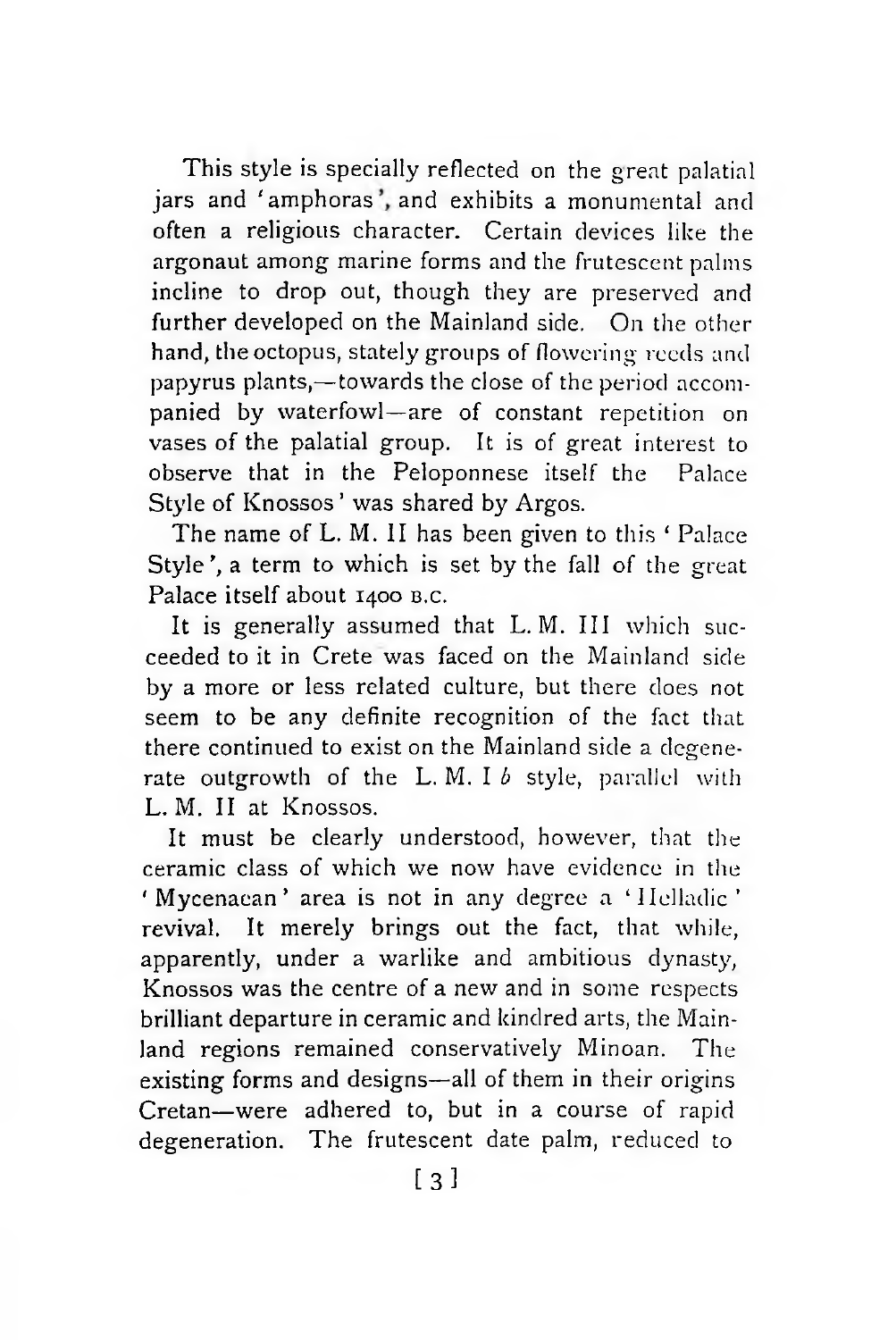sprays without the trunk, becomes hardly recognizable ; the ' ivy-leaf' grows three stalks, the double-axe itself takes the appearance of bivalve shells. The motives on the so-called *1* Ephyraean ' cups belong to this dull traditional style; and their shape, so far from being Minyan, is equally a L. M. *lb* inheritance.

To this Mainland culture parallel with L. M. II in Crete the only scientific term available is ' L. M. I *c\*

The fall of the Palace at Knossos has been taken as synonymous with the break-up of the Minoan civilization. Pictures have been even drawn of Achaeans breaking down its gates. Its end was sudden, certainly, but there is nothing to show that it was not due, as certainly in a previous case, to one of the recurring earthquakes of this geographical area, with the usual sequel, a destructive conflagration. The later settlement within its shell and that of the Little Palace opposite and other indications may, indeed, show that it was followed by some successful outbreak of depressed elements of the population. But whatever the set-back, the evidence of the neighbouring Cemetery of Zafer Papoura, as pointed out by the writer long since, is sufficient to indicate that the decline in the insular culture was still gradual.

Of the influence of Cretan art and culture in the last days of the Palace there is definite proof in the remains of painted stucco at Mycenae in the style of its latest re-decoration, and still more in the diffusion in the immediately succeeding epoch, answering to the beginning of L. M. Ill, of a form of the linear script B practically identical with that of the Palace Archives. This is best seen on a series of vases from the Boeotian Thebes, but there are traces of the same form of writing having existed at Tiryns and Mycenae.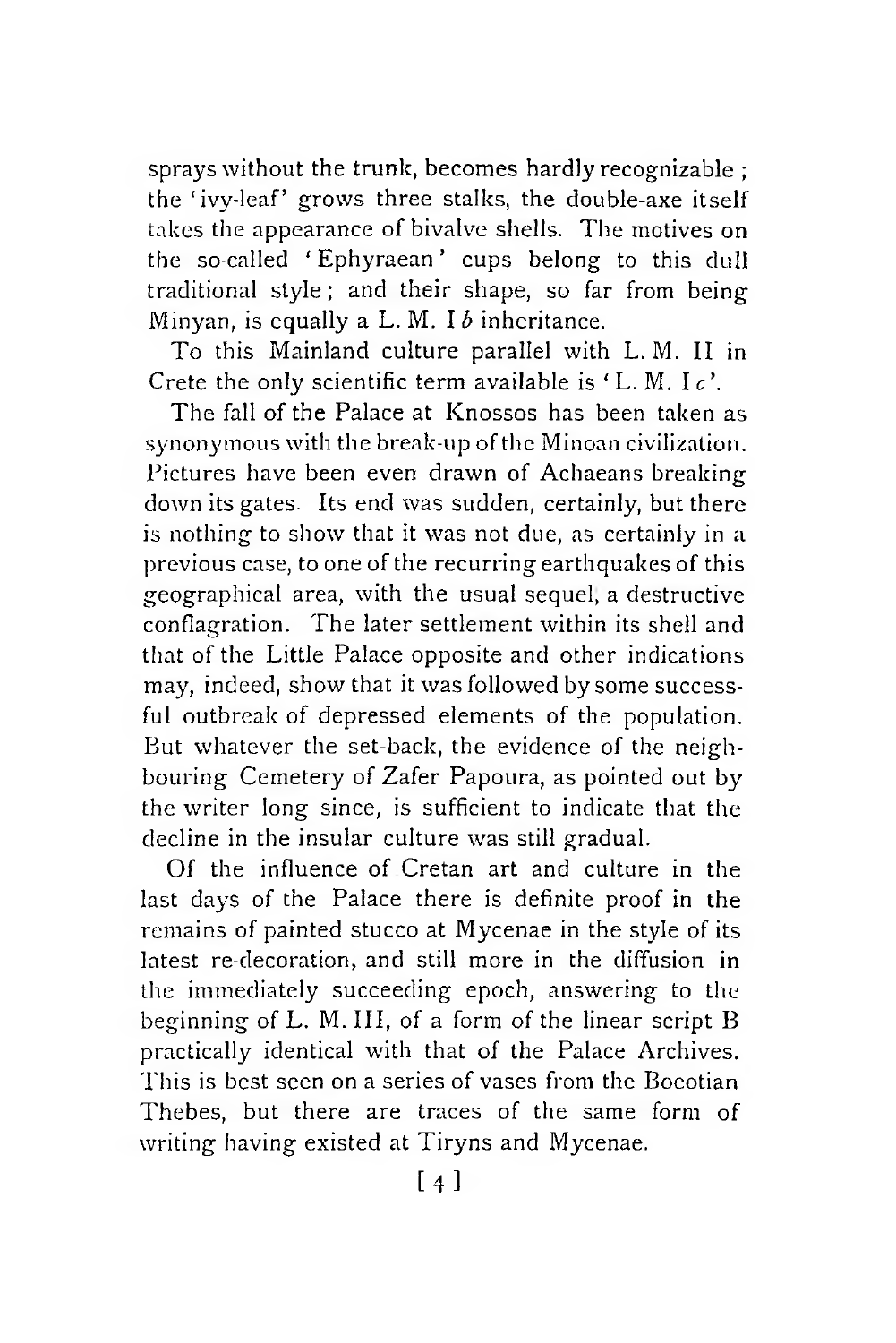Surprising, moreover, as it may seem in view of the prevalent notions as to the cause and effect of the destruction of the *'* House of Minos ', the continued operation of strong Cretan influences on the Mainland side is traceable throughout the succeeding epoch.

It is clear that during the period answering to L. M. III *a* in Crete there was both on the 'Mycenaean' side and over a wide Aegean and East Mediterranean region a certain recovery from the dull traditionalism of  $'L$ . M. Ic'.

This recovery is well marked by a series of vessels from Mycenae itself, such as some of those of the ' Granary' series,<sup>1</sup> and is brilliantly illustrated by examples from Rhodes. It is also shared by Crete, and in examining the details of characteristic specimens of this class it becomes evident that they are to a large extent outgrowths of designs that appear in L. M. II vases of the palatial group.

Among such elements may be specially mentioned ornamental derivatives of architectural motives such as are seen on a L. M. II 'amphora' from the 'Royal Tomb' of Isopata, depicting the façade of a shrine with axes inserted in the pillars. This type, indeed, now becomes generalized in the ' Mycenaean ' world and gives rise to some highly decorative motives on a class of pcdestalled goblets as well as on two-handled bowls of the bellshaped kind.

The chariot scenes of Cretan sarcophagi, on which horses and griffins alternately appear, supply the source of a large number of designs on Cypriote bowls. Aquatic subjects of similar origin react in the same

<sup>&</sup>lt;sup>1</sup> E.g. Wace,  $BSA$ , xxv, Pl, v<sub>II</sub> *a* and Ix *b*.